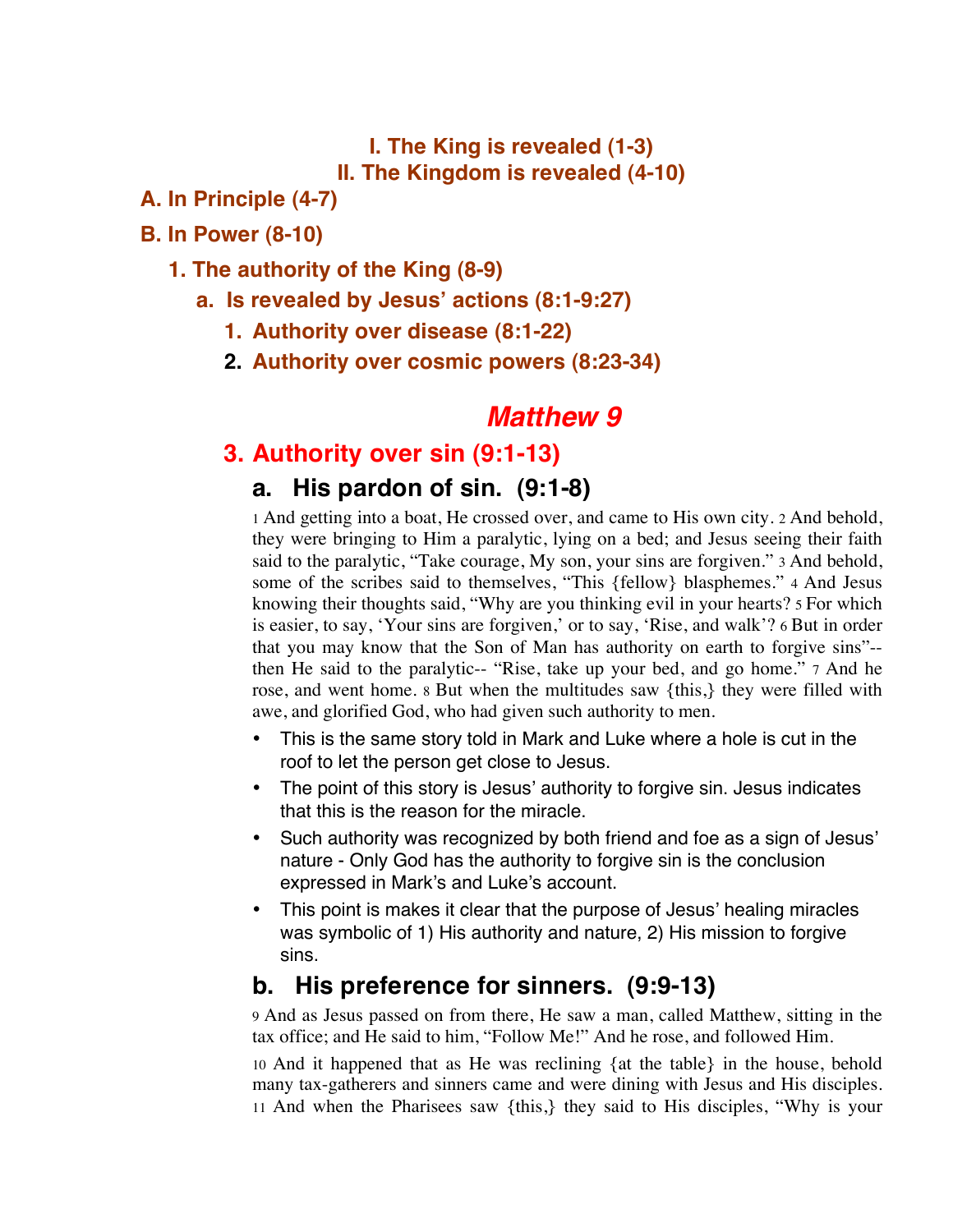Teacher eating with the tax-gatherers and sinners?" 12 But when He heard this, He said, " {It is} not those who are healthy who need a physician, but those who are sick. 13 "But go and learn what {this} means, *'I desire compassion, and not sacrifice,'* for I did not come to call the righteous, but sinners."

- The choice of Matthew is shocking in that he was, at best, a marginal part of the respected Jewish community. Tax collectors were hired by the Romans to gather tribute to Rome and were allowed to take a healthy cut for themselves in the process.
- The reaction of the Pharisees must have also been the reaction of many of Jesus' followers. How could a man of God ever welcome a tax collector?
- There are two types of religious communities in every age and culture Holiness oriented and Grace oriented. This is true of today's churches as well. Each has a distinct feel and is viewed with great suspicion by the other. We should make no apology for being grace oriented as a Christina church.
- The fact that Jesus came looking for the sinners was just the opposite of the Pharisees who were looking for the righteous.
- The parable of the Prodigal and the older brother illustrates this point.
- Our tendency to look for and recognize disciples from among the Pharisees rather than the tax collectors suggests that we have not fully appreciated the power and nature of the Kingdom.

# **4. Authority over religious systems (9:14-17)**

14 Then the disciples of John came to Him, saying, "Why do we and the Pharisees fast, but Your disciples do not fast?" 15 And Jesus said to them, "The attendants of the bridegroom cannot mourn as long as the bridegroom is with them, can they? But the days will come when the bridegroom is taken away from them, and then they will fast. 16 But no one puts a patch of unshrunk cloth on an old garment; for the patch pulls away from the garment, and a worse tear results. 17 Nor do {men} put new wine into old wineskins; otherwise the wineskins burst, and the wine pours out, and the wineskins are ruined; but they put new wine into fresh wineskins, and both are preserved."

- Apparently, there were followers of John the Baptist who had not yet transferred their allegiance to Jesus.
- In Hosea 2:19-20 and other passages, the prophets indicate that He (as a bridegroom) will betroth Israel to Himself.
- Fasting and penance were appropriate for those who await the bridegroom and mourn his departure. But while he is present, joy and celebration are in order. The point of the wine skins is simply that the posture of the disciples should change depending on their awareness of the presence of the King and the Kingdom.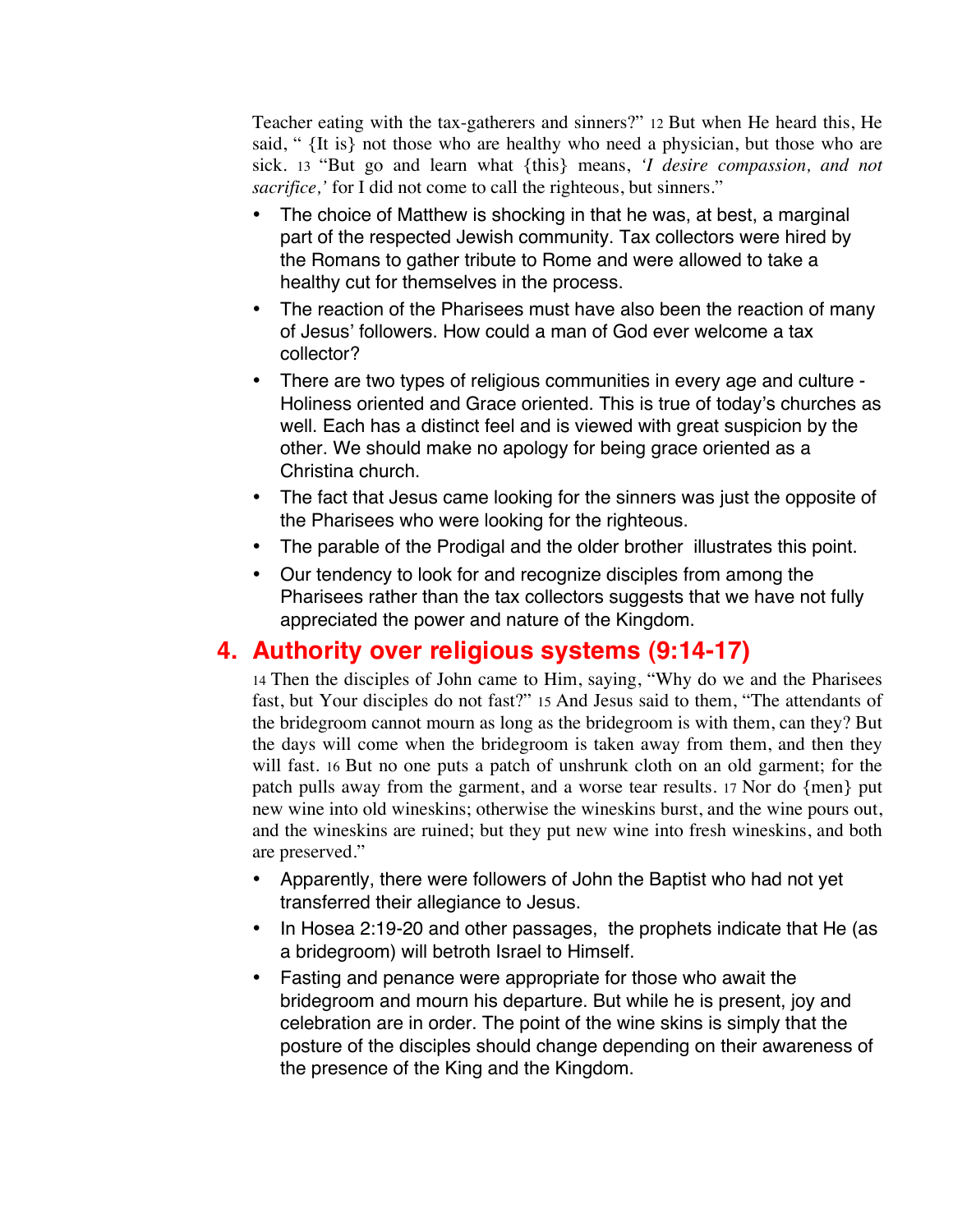• There are implications for the mood of our lives and churches in light of this principle. We should act as those who are in close fellowship with the Bridegroom.

## **5. Authority over death (9:18-27)**

 18 While He was saying these things to them, behold, there came a {synagogue} official, and bowed down before Him, saying, "My daughter has just died; but come and lay Your hand on her, and she will live." 19 And Jesus rose and {began} to follow him, and {so did} His disciples. 20 And behold, a woman who had been suffering from a hemorrhage for twelve years, came up behind Him and touched the fringe of His cloak; 21 for she was saying to herself, "If I only touch His garment, I shall get well." 22 But Jesus turning and seeing her said, "Daughter, take courage; your faith has made you well" And at once the woman was made well. 23 And when Jesus came into the official's house, and saw the flute-players, and the crowd in noisy disorder, 24 He {began} to say, "Depart; for the girl has not died, but is asleep." And they {began} laughing at Him. 25 But when the crowd had been put out, He entered and took her by the hand; and the girl arose. 26 And this news went out into all that land.

- The other gospels indicate that the official in this story is Jairus.
- When Jesus indicates that the woman's faith has healed her, he may be noting that when he does not take the initiative (touching, or speaking) the faith of a person can have a healing effect.
- There is a distinction between "faith healing" and "the Christian ministry of healing prayer."
- The dramatic significance of Jesus' healings have escalated from illness and demonism to forgiveness, and resurrection.

## **6. The responses (9: 27-38)**

# **a. The people - communication (9:27-31)**

27 And as Jesus passed on from there, two blind men followed Him, crying out, and saying, "Have mercy on us, Son of David!" 28 And after He had come into the house, the blind men came up to Him, and Jesus said to them, "Do you believe that I am able to do this?" They said to Him, "Yes, Lord." 29 Then He touched their eyes, saying, "Be it done to you according to your faith." 30 And their eyes were opened. And Jesus sternly warned them, saying, "See {here,} let no one know {about this}!" 31 But they went out, and spread the news about Him in all that land.

- The emphasis in this chapter is on the faith of those healed indicating that healing is often a two way relationship (God's will, our faith). Both are vital ingredients.
- Jesus' reluctance to have this miracle known by others is unexplained.

### **b. The Pharisees - contempt (9:32-34)**

 32 And as they were going out, behold, a dumb man, demon-possessed, was brought to Him. 33 And after the demon was cast out, the dumb man spoke; and the